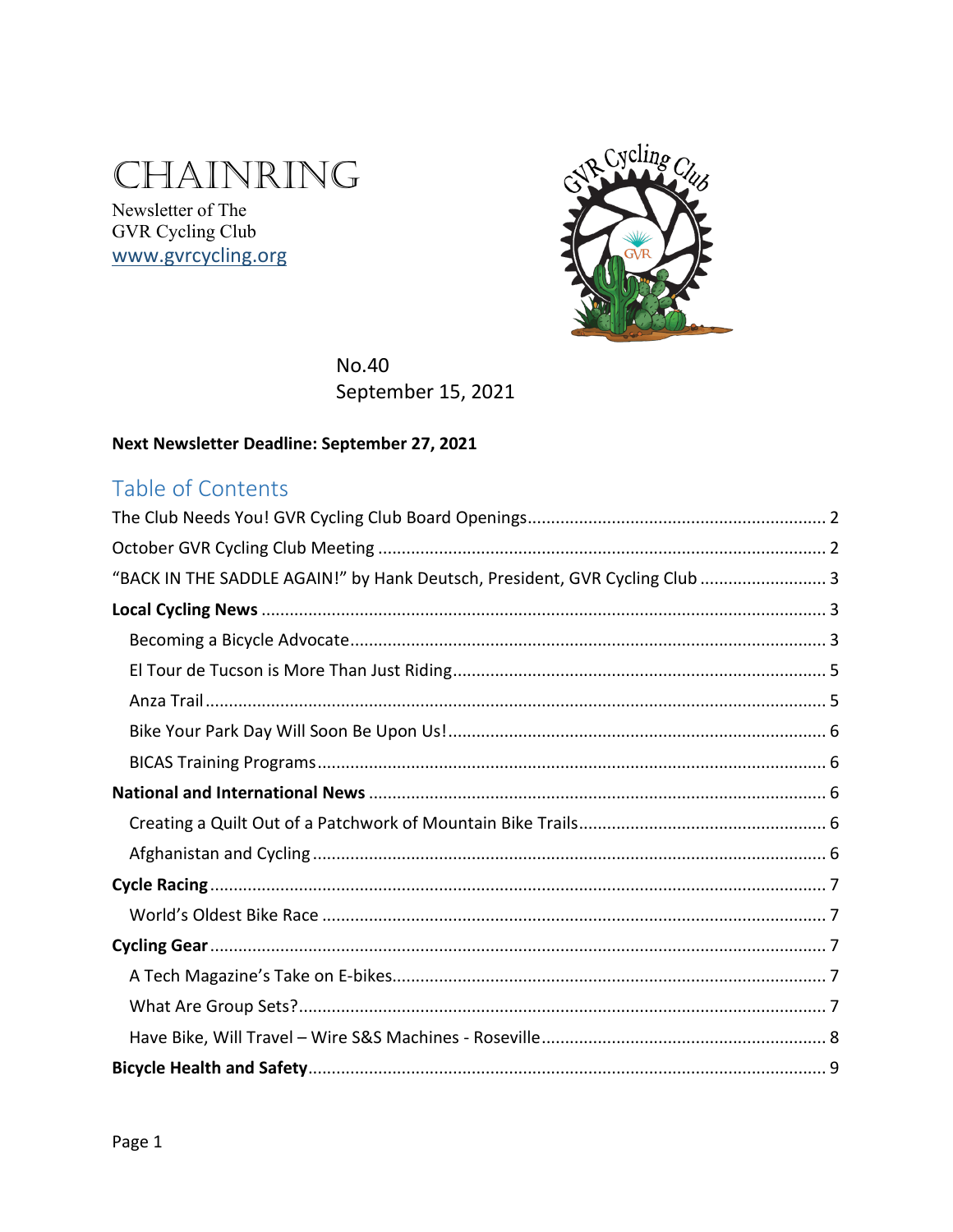# <span id="page-1-0"></span>The Club Needs You! GVR Cycling Club Board Openings

The GVR Cycling Club has been off to a good start over the past two years even with the covid crisis. It has been active with in-person and Zoom meetings, established a website and a regular newsletter. These efforts have brought cyclists together through in-person and electronic communication as the sport has rapidly expanded because of and in spite of the covid crisis.

At our annual meeting in November, we must elect new officers for 2022. While the club's secretary, Joanie Rogucki, has indicated a willingness to stand again for office, we need volunteers to run for President, Vice-President and Treasurer. With a membership of nearly 80 people, we hope there are persons out there who see the club as an important resource for Green Valley cyclists and will be willing to "throw their hat in the ring." If you would like to volunteer or learn more about the club and officer responsibilities, you can call or e-mail Hank Deutsch, President, 608-498-5619 o[r hankdeutsch@gmail.com,](mailto:hankdeutsch@gmail.com) or Tom Wilsted, Vice-President, 860-214-2822 or [tom.wilsted@uconn.edu.](mailto:tom.wilsted@uconn.edu)

## <span id="page-1-1"></span>October GVR Cycling Club Meeting

Our first in-person meeting is scheduled for October 19th at 3pm the GVR East center. Dale Brokaw will bring his E-trike and will discuss his personal journey of acquiring the most appropriate cycling equipment over time as his physical needs changed. He'll also introduce us to the Tucson organization - Spokes Fighting Strokes

- [http://spokesfightingstrokes.org/](https://nam10.safelinks.protection.outlook.com/?url=http%3A%2F%2Fspokesfightingstrokes.org%2F&data=04%7C01%7C%7Cada9d1b6fb0c42ee297308d9748b8853%7C17f1a87e2a254eaab9df9d439034b080%7C0%7C0%7C637668964900588596%7CUnknown%7CTWFpbGZsb3d8eyJWIjoiMC4wLjAwMDAiLCJQIjoiV2luMzIiLCJBTiI6Ik1haWwiLCJXVCI6Mn0%3D%7C1000&sdata=2FU1EUhUr5OmxK75sJH30S9S2ogIxwgflnS3Wzcyt5c%3D&reserved=0) which helps stroke survivors, through adaptive cycling, get their lives back by regaining strength and ability, hope and freedom.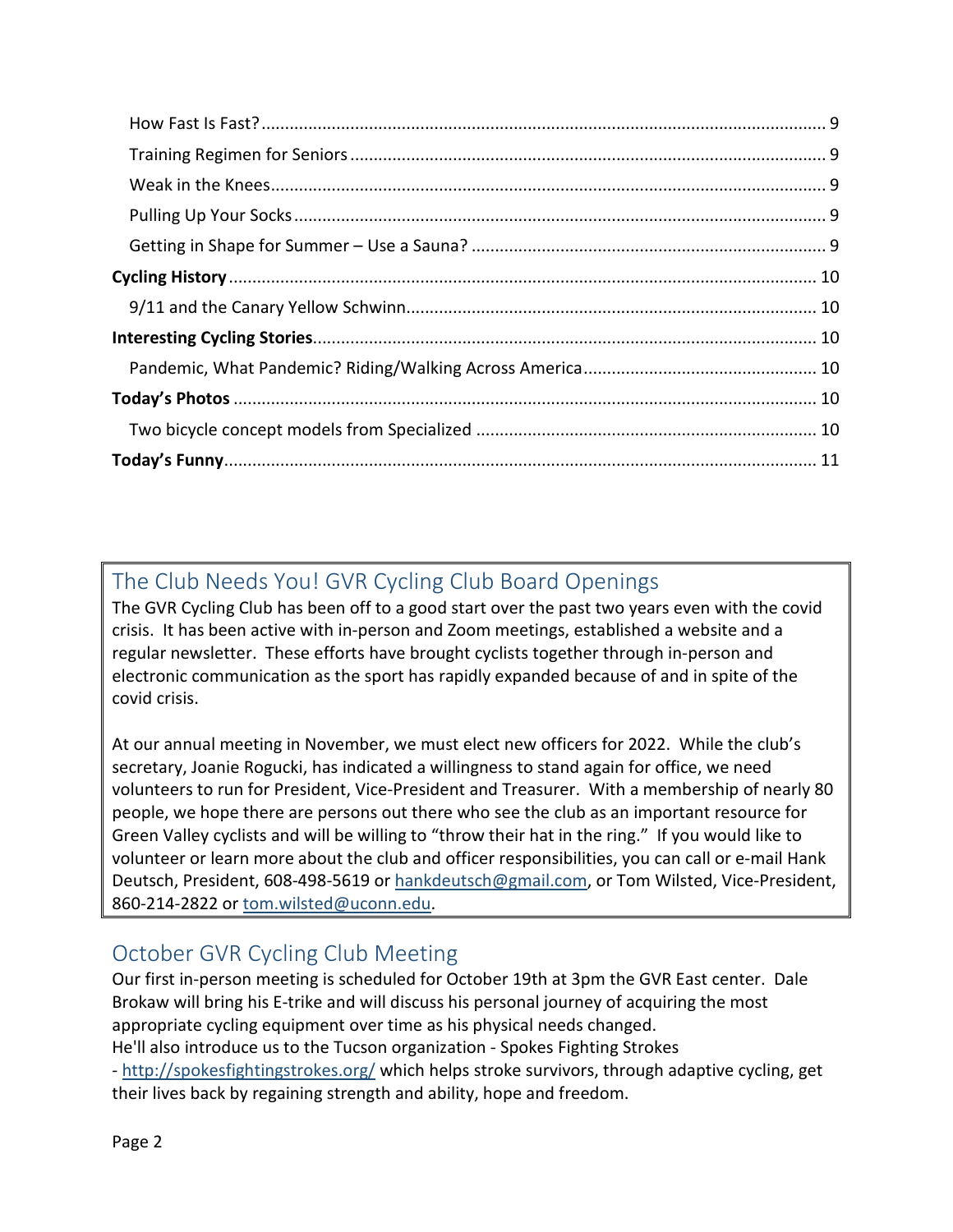We are planning for the meeting as either/or/both an in-person and a Zoom meeting. This way we'll be prepared to react quickly if GVR has to close facilities to large groups, and it allows us to include remote members who prefer not to participate in person.

### <span id="page-2-0"></span>"BACK IN THE SADDLE AGAIN!" by Hank Deutsch, President, GVR Cycling Club

"Back in the saddle again! Out where a friend is a friend…" sung by Gene Autry is the opening of one of most famous western movie and radio songs.

Yep, I am back in the saddle again here in Green Valley where bicycling friends have found new life in their senior years. We are grateful to have returned safely to our hacienda after our five month visit to our former home in Wisconsin. Four days on the road returning here was hard on the aged body.

I look forward to returning to visit where "friends are friends"… sitting in the bicycle saddle and riding along our scenic trails and paths.

Despite our devastating and continuing pandemic, our GVR Cycling Club continues to prosper despite the Covid constraints. Our club has nearly 80 members, an active and highly recognized newsletter, the *ChainRing,* and numerous cycling projects and programs with membership participation.

Soon the cycling club must nominate some new officers for the board of directors at our November annual meeting and election. If you want to consider running for office, call 608-498-5619 or e-mail me [hankdeutsch@gmail.com](mailto:hankdeutsch@gmail.com) for more information.

We will return to our in-person membership meetings on the third Wednesday of the month beginning in October. Programs will focus on electric bicycles, the Pima County Sheriff Auxiliary Volunteers program on safety and an update on local cycling projects and issues from the Santa Cruz Valley Bicycle Advocates. Also, we hope to formalize our participation with various local youth cycling groups.

Yep, pardners, it is good to be "…Back in the saddle again!"

Hank Deutsch President GVR Cycling Club

### <span id="page-2-1"></span>Local Cycling News

#### <span id="page-2-2"></span>Becoming a Bicycle Advocate

A recent *Bicycling Magazine* article focused on the work of Dillon Osleger, a Californian who has been a strong and long-standing bicycle advocate - [https://www.bicycling.com/skills](https://www.bicycling.com/skills-tips/a36269928/how-to-protect-advocate-for-trails/?source=nl&utm_source=nl_byc&utm_medium=email&date=090521&utm_campaign=nl24960338&utm_term=AAA%20--%20High%20Minus%20Dormant%20and%2090%20Day%20Non%20Openers%20%28NEW%29)[tips/a36269928/how-to-protect-advocate-for-](https://www.bicycling.com/skills-tips/a36269928/how-to-protect-advocate-for-trails/?source=nl&utm_source=nl_byc&utm_medium=email&date=090521&utm_campaign=nl24960338&utm_term=AAA%20--%20High%20Minus%20Dormant%20and%2090%20Day%20Non%20Openers%20%28NEW%29)

[trails/?source=nl&utm\\_source=nl\\_byc&utm\\_medium=email&date=090521&utm\\_campaign=nl](https://www.bicycling.com/skills-tips/a36269928/how-to-protect-advocate-for-trails/?source=nl&utm_source=nl_byc&utm_medium=email&date=090521&utm_campaign=nl24960338&utm_term=AAA%20--%20High%20Minus%20Dormant%20and%2090%20Day%20Non%20Openers%20%28NEW%29) [24960338&utm\\_term=AAA%20--](https://www.bicycling.com/skills-tips/a36269928/how-to-protect-advocate-for-trails/?source=nl&utm_source=nl_byc&utm_medium=email&date=090521&utm_campaign=nl24960338&utm_term=AAA%20--%20High%20Minus%20Dormant%20and%2090%20Day%20Non%20Openers%20%28NEW%29)

[%20High%20Minus%20Dormant%20and%2090%20Day%20Non%20Openers%20%28NEW%29](https://www.bicycling.com/skills-tips/a36269928/how-to-protect-advocate-for-trails/?source=nl&utm_source=nl_byc&utm_medium=email&date=090521&utm_campaign=nl24960338&utm_term=AAA%20--%20High%20Minus%20Dormant%20and%2090%20Day%20Non%20Openers%20%28NEW%29) Osleger is the President of the Sage Trail Alliance, a group dedicated to providing access to and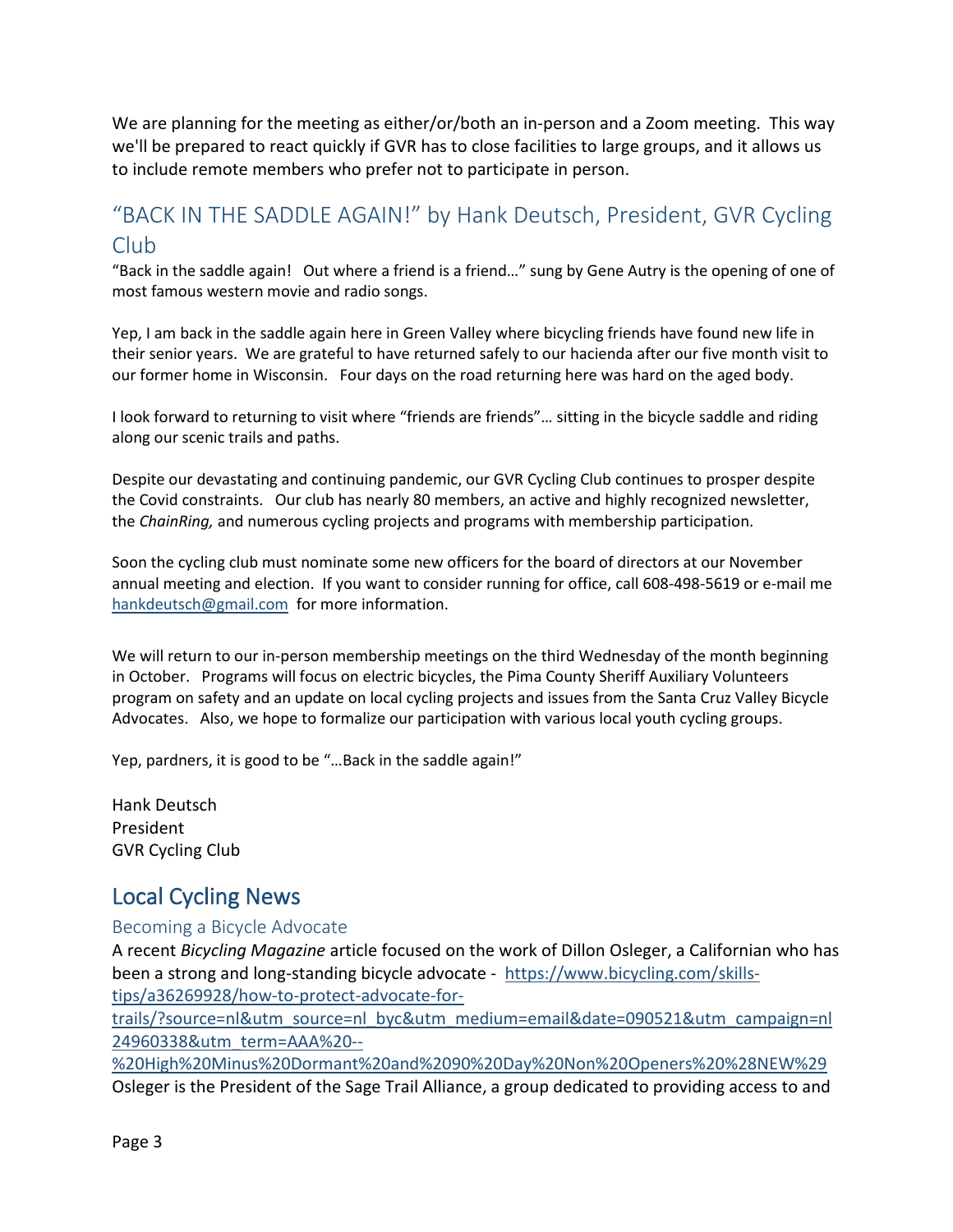improving cycling trails in central California. With support from sponsors like REI, Patagonia, Rapha and Trek and working relationships with the US Forest Service and a number of nonprofits, they are making an impact on the quality and availability of biking trails -

[https://sagetrail.org/.](https://sagetrail.org/) Osleger provides five pieces of good advice on how riders and other volunteers can join and support this effort.

- 1. Become a volunteer whether that means grabbing a shovel to improve a trail, write letters to local officials or serve on a board of a biking group.
- 2. Give respect to others using trails whether they be runners or walkers. Share the trails as those using them may be the very people needed to get support for future projects.
- 3. Learn about where you ride and ride trails responsibly so that you don't damage or leave trash that will affect others following you.
- 4. Get to know local officials who make decisions about bike lanes and biking trails. Having a personal relationship and the respect of elected and volunteer officials can be a big help when important decisions are being made.
- 5. Think and be green. Use your bike for daily transportation and on errands and don't think you need new cycling gear before the old has worn out.

OK, you say, all that sounds great but can I really have any impact here in Green Valley? Biking is great here in GV, isn't it?

Here are some thoughts for starters.

If you are a mountain biker, you probably already know about the West Desert, Anza, BAJA Fitness and the new Adamson-Catino Trails. These came about because of the active involvement of volunteers who continue to maintain and expand these and other area trails. If you want to know more about these efforts or help with ongoing maintenance, contact Chuck Hill – [chill@newnorth.net.](mailto:chill@newnorth.net)

Also, be aware of where you are riding. If you notice pot holes or large cracks that need repair or sand/debris that needs sweeping, report these to the Green Valley Council on their service request form [\(https://gvcouncil.org/service-requests/\)](https://gvcouncil.org/service-requests/). Pima County and Arizona DOT are usually very responsive and will carry out the corrective maintenance.

From a wider perspective, what roads need bike lanes, what roads need surface improvement? Pima County will be spending a significant amount of money over the next several years and the biking community needs to be heard. Those decisions begin with the Green Valley Council Traffic and Arroyos Committee - [https://gvcouncil.org/council-committees/.](https://gvcouncil.org/council-committees/) Another group making decisions about our roads and bike lanes is the Tucson-Pima County Bicycle Advisory Committee - [https://webcms.pima.gov/cms/one.aspx?portalId=169&pageId=3805.](https://webcms.pima.gov/cms/one.aspx?portalId=169&pageId=3805) Again, know what they are doing and let them know when there is an issue of importance. Finally, know who holds the levers of power for our area of Pima County – Steve Christy, District 4 Supervisor - [Stevechristy@pima.gov](mailto:Stevechristy@pima.gov) - and the County Administrator, Chuck Huckleberry [chuck.huckelberry@pima.gov.](mailto:chuck.huckelberry@pima.gov)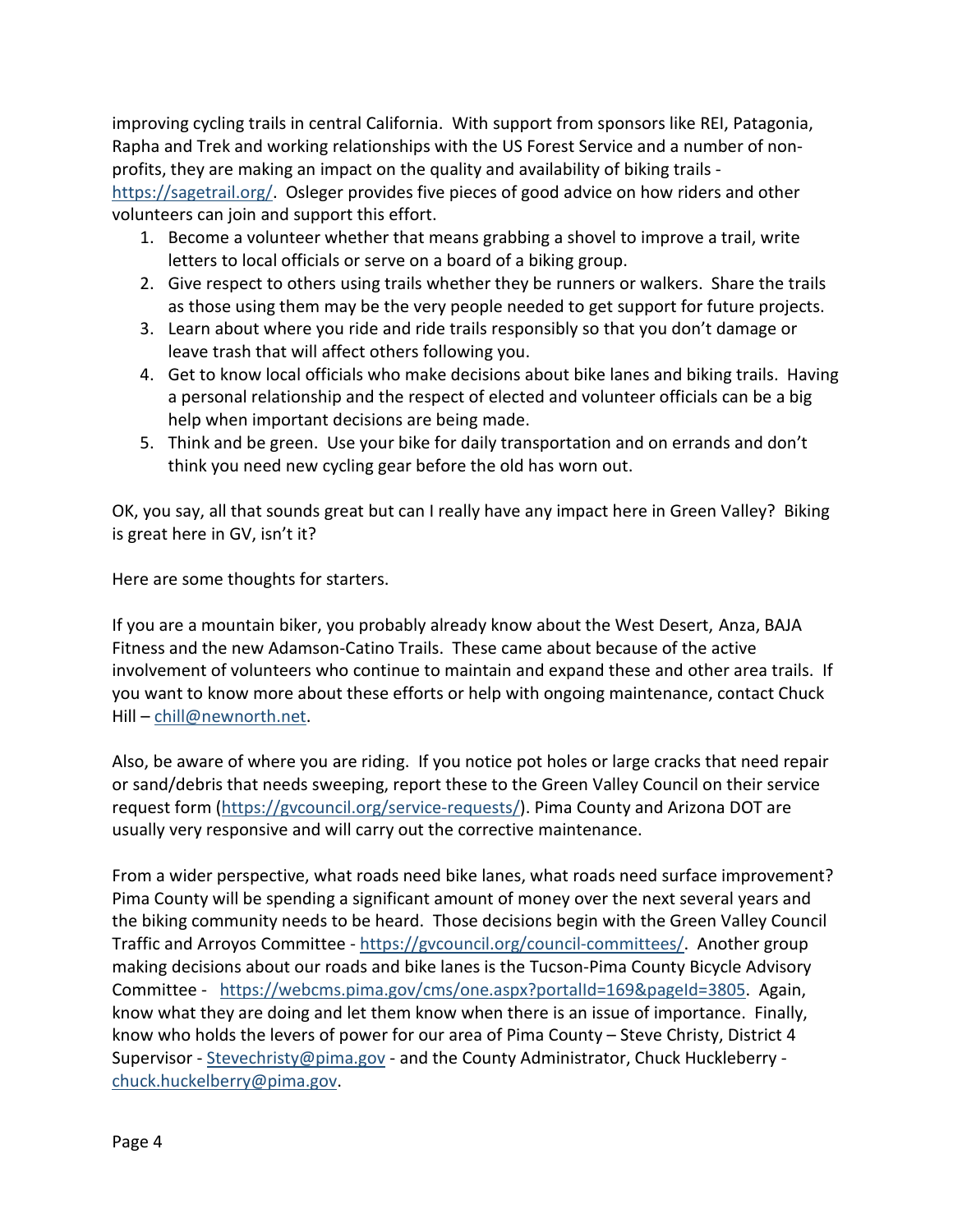Finally, you need to know that we have an organized advocate group in the Santa Cruz Valley Bicycle Advocate Committee - [https://scvbac.org/.](https://scvbac.org/) Check out their website to see what they are doing. If you have ideas or ways in which you can help, don't hesitate to volunteer. Bicycle advocates are needed, you just need to step up!

#### <span id="page-4-0"></span>El Tour de Tucson is More Than Just Riding

November and El Tour de Tucson will soon be upon us. Congratulations if you have signed up for one of the rides. If you aren't riding, there are lots of other volunteer opportunities available. Riders will be traveling through the Green Valley area and there is one aid station sites where volunteers will be needed. If you are available that day (November 20) and want to help, contact John Yeager, [jayeags@gmail.com](mailto:jayeags@gmail.com) or 231-946-8378 about how and where you can help. There are lots of other volunteer opportunities beginning three days before the El Tour event. For more information and registration, go to: [http://www.perimeterbicycling.com/join](http://www.perimeterbicycling.com/join-pbaa/volunteer/)[pbaa/volunteer/.](http://www.perimeterbicycling.com/join-pbaa/volunteer/)

#### <span id="page-4-1"></span>Anza Trail

When cyclists hear Anza Trail, they automatically think about mountain biking and their favorite rides. However, the trail was here long before Arizona became part of the United States and the trail itself has major historical significance for Mexico, the United States and Native American People. One of the important annual traditions is a pilgrimage made by people along the trail to the church of Magdalena de Kino where Father Kino, for whom the trail is named, is buried. The National Park Service has supported the creation of a film about this annual pilgrimage in conjunction with the Border Community Alliance. This video will be shown on Thursday, September 23, 2021 at the United Methodist Church in Green Valley. Because of covid restrictions, reservations are required. For more information, go to: [https://bca.app.neoncrm.com/np/clients/bca/eventRegistration.jsp?event=1199&.](https://bca.app.neoncrm.com/np/clients/bca/eventRegistration.jsp?event=1199&)

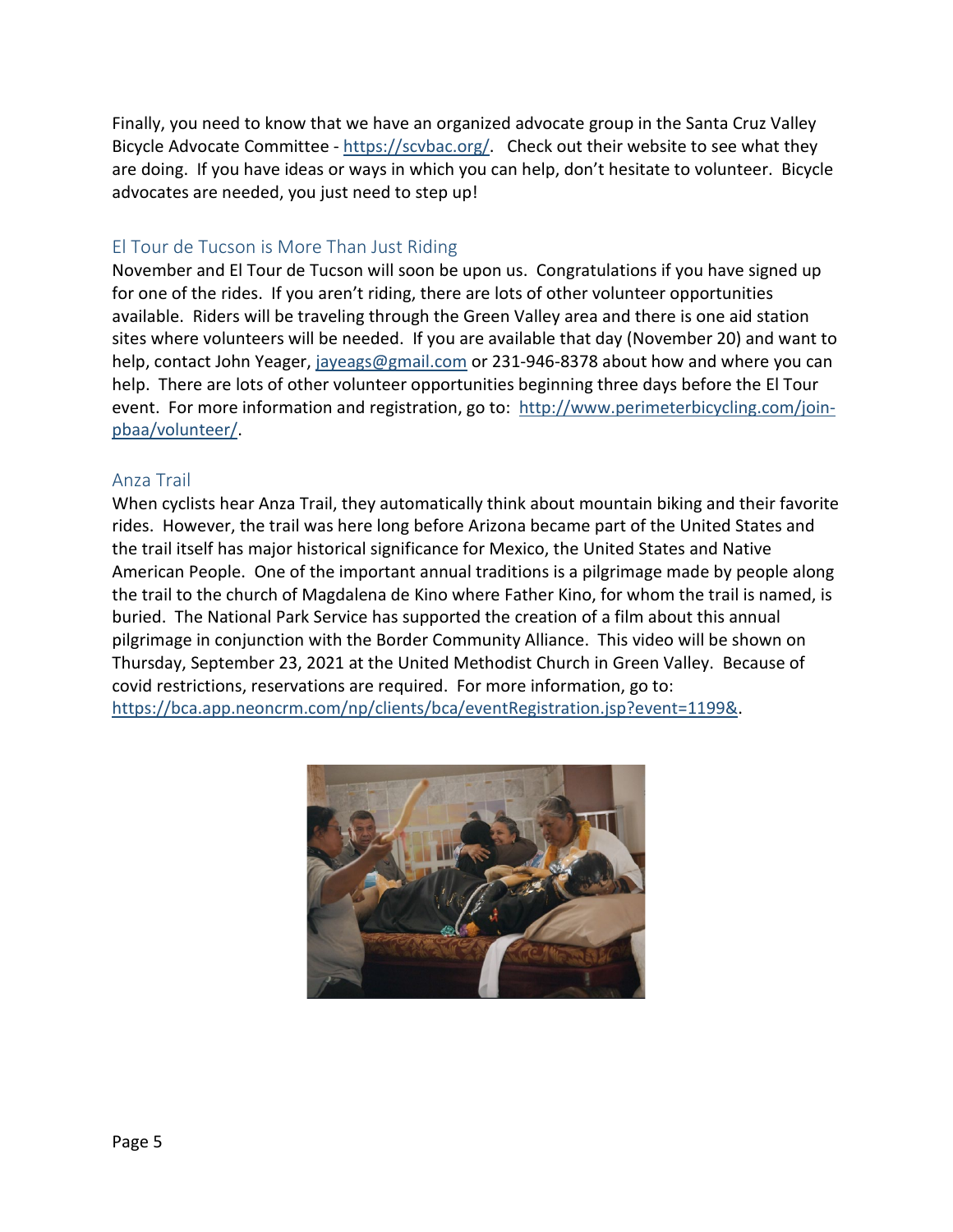#### <span id="page-5-0"></span>Bike Your Park Day Will Soon Be Upon Us!

If you haven't thought about participating in Bike Your Park Day, put it on your calendar for September 25<sup>th</sup> - [https://www.adventurecycling.org/resources/bike-your-park-day/register-for](https://www.adventurecycling.org/resources/bike-your-park-day/register-for-bike-your-park-day/?utm_source=byp&utm_medium=email&utm_campaign=20210816-byp-Register-Bike&utm_content=ACA+BIG+LIST)[bike-your-park-day/?utm\\_source=byp&utm\\_medium=email&utm\\_campaign=20210816-byp-](https://www.adventurecycling.org/resources/bike-your-park-day/register-for-bike-your-park-day/?utm_source=byp&utm_medium=email&utm_campaign=20210816-byp-Register-Bike&utm_content=ACA+BIG+LIST)[Register-Bike&utm\\_content=ACA+BIG+LIST.](https://www.adventurecycling.org/resources/bike-your-park-day/register-for-bike-your-park-day/?utm_source=byp&utm_medium=email&utm_campaign=20210816-byp-Register-Bike&utm_content=ACA+BIG+LIST) Pick a park and register online with the Adventure Cycling Association. You can ride alone or organize a group. There are already four groups planning to ride in Arizona so perhaps you can organize a ride to represent our club.

### <span id="page-5-1"></span>BICAS Training Programs

Bicas has fully reopened and is offering a variety of training opportunities throughout the fall. These include Build-a-Bike, Basic Bike Maintenance, Wheel Building and Brake and Gear Clinics. For more information and sign-up, go to:

[https://outlook.office.com/mail/inbox/id/AAQkAGU1NDA3NTcxLWMzM2QtNDY3MC1iNWEyL](https://outlook.office.com/mail/inbox/id/AAQkAGU1NDA3NTcxLWMzM2QtNDY3MC1iNWEyLWNiOWQzMjU0MzNjYgAQAKTaOptFGP9DhsSRh7kscb4%3D) [WNiOWQzMjU0MzNjYgAQAKTaOptFGP9DhsSRh7kscb4%3D.](https://outlook.office.com/mail/inbox/id/AAQkAGU1NDA3NTcxLWMzM2QtNDY3MC1iNWEyLWNiOWQzMjU0MzNjYgAQAKTaOptFGP9DhsSRh7kscb4%3D)

### <span id="page-5-2"></span>National and International News

### <span id="page-5-3"></span>Creating a Quilt Out of a Patchwork of Mountain Bike Trails

Vermont has a variety of mountain biking trails that match different riding skills. However, one needs to travel by car from one to another in order to use them. Mountain biking enthusiasts have banded together to address this problem and create a connected trail that crosses all of Vermont - [https://www.adventurecycling.org/blog/green-mountain-](https://www.adventurecycling.org/blog/green-mountain-gliding/?ruid=437746&utm_source=bikebits&utm_campaign=20210818_BikeBits&utm_medium=email)

[gliding/?ruid=437746&utm\\_source=bikebits&utm\\_campaign=20210818\\_BikeBits&utm\\_mediu](https://www.adventurecycling.org/blog/green-mountain-gliding/?ruid=437746&utm_source=bikebits&utm_campaign=20210818_BikeBits&utm_medium=email) [m=email.](https://www.adventurecycling.org/blog/green-mountain-gliding/?ruid=437746&utm_source=bikebits&utm_campaign=20210818_BikeBits&utm_medium=email) This bottom up effort to create the Velomont Trail over the next seven years will connect riders from Canada to Massachusetts with a mostly single track trail that can be used by riders, runners and walkers.

### <span id="page-5-4"></span>Afghanistan and Cycling

The news from Afghanistan just keeps getting worse for Afghans. One group that has gotten attention in the past couple of years is the Afghan Women's National Cycling Team. However, with the current takeover by the Taliban, the team members were fearful for their safety. They had taken to burning their cycle clothing and their bikes to hide any connection to what may be seen as incorrect women's behavior - [https://cyclingmagazine.ca/sections/news/afghan](https://cyclingmagazine.ca/sections/news/afghan-women-cyclists-are-in-hiding-and-under-imminent-threat-from-the-taliban/)[women-cyclists-are-in-hiding-and-under-imminent-threat-from-the-taliban/.](https://cyclingmagazine.ca/sections/news/afghan-women-cyclists-are-in-hiding-and-under-imminent-threat-from-the-taliban/) Once the Taliban were in power, they banned all women's sports because a woman's face or body might be uncovered in the course of the sport. On September  $6<sup>th</sup>$ , the 25 member team was evacuated to the United Arab Emirates [https://www.cyclingweekly.com/news/i-was-doing-sports-to](https://www.cyclingweekly.com/news/i-was-doing-sports-to-stand-for-human-rights-for-girls-afghanistans-cyclists-watch-as-taliban-outlaws-womens-sport?utm_source=Selligent&utm_medium=email&utm_campaign=09092021_QYC-X_NWL_EO_cwnewsletter&utm_content=09092021_QYC-X_NWL_EO_cwnewsletter+&utm_term=9742678&m_i=bj_bPzSVFlRwHcipJBnFsV5kPaT62aNtMyN8hKXmjuRaXZ01_K3OBAlXs4kMqyc2DxUwgj3Q12Ycfu9WkzH4Ei8GMYS_vjbbby&lrh=4fb39de5d01e0249290c307298262f76b2ba456a98628d11e7e16c4c84f3f1b5&M_BT=47461392561789)[stand-for-human-rights-for-girls-afghanistans-cyclists-watch-as-taliban-outlaws-womens](https://www.cyclingweekly.com/news/i-was-doing-sports-to-stand-for-human-rights-for-girls-afghanistans-cyclists-watch-as-taliban-outlaws-womens-sport?utm_source=Selligent&utm_medium=email&utm_campaign=09092021_QYC-X_NWL_EO_cwnewsletter&utm_content=09092021_QYC-X_NWL_EO_cwnewsletter+&utm_term=9742678&m_i=bj_bPzSVFlRwHcipJBnFsV5kPaT62aNtMyN8hKXmjuRaXZ01_K3OBAlXs4kMqyc2DxUwgj3Q12Ycfu9WkzH4Ei8GMYS_vjbbby&lrh=4fb39de5d01e0249290c307298262f76b2ba456a98628d11e7e16c4c84f3f1b5&M_BT=47461392561789)[sport?utm\\_source=Selligent&utm\\_medium=email&utm\\_campaign=09092021\\_QYC-](https://www.cyclingweekly.com/news/i-was-doing-sports-to-stand-for-human-rights-for-girls-afghanistans-cyclists-watch-as-taliban-outlaws-womens-sport?utm_source=Selligent&utm_medium=email&utm_campaign=09092021_QYC-X_NWL_EO_cwnewsletter&utm_content=09092021_QYC-X_NWL_EO_cwnewsletter+&utm_term=9742678&m_i=bj_bPzSVFlRwHcipJBnFsV5kPaT62aNtMyN8hKXmjuRaXZ01_K3OBAlXs4kMqyc2DxUwgj3Q12Ycfu9WkzH4Ei8GMYS_vjbbby&lrh=4fb39de5d01e0249290c307298262f76b2ba456a98628d11e7e16c4c84f3f1b5&M_BT=47461392561789)[X\\_NWL\\_EO\\_cwnewsletter&utm\\_content=09092021\\_QYC-](https://www.cyclingweekly.com/news/i-was-doing-sports-to-stand-for-human-rights-for-girls-afghanistans-cyclists-watch-as-taliban-outlaws-womens-sport?utm_source=Selligent&utm_medium=email&utm_campaign=09092021_QYC-X_NWL_EO_cwnewsletter&utm_content=09092021_QYC-X_NWL_EO_cwnewsletter+&utm_term=9742678&m_i=bj_bPzSVFlRwHcipJBnFsV5kPaT62aNtMyN8hKXmjuRaXZ01_K3OBAlXs4kMqyc2DxUwgj3Q12Ycfu9WkzH4Ei8GMYS_vjbbby&lrh=4fb39de5d01e0249290c307298262f76b2ba456a98628d11e7e16c4c84f3f1b5&M_BT=47461392561789)

[X\\_NWL\\_EO\\_cwnewsletter+&utm\\_term=9742678&m\\_i=bj\\_bPzSVFlRwHcipJBnFsV5kPaT62aNtM](https://www.cyclingweekly.com/news/i-was-doing-sports-to-stand-for-human-rights-for-girls-afghanistans-cyclists-watch-as-taliban-outlaws-womens-sport?utm_source=Selligent&utm_medium=email&utm_campaign=09092021_QYC-X_NWL_EO_cwnewsletter&utm_content=09092021_QYC-X_NWL_EO_cwnewsletter+&utm_term=9742678&m_i=bj_bPzSVFlRwHcipJBnFsV5kPaT62aNtMyN8hKXmjuRaXZ01_K3OBAlXs4kMqyc2DxUwgj3Q12Ycfu9WkzH4Ei8GMYS_vjbbby&lrh=4fb39de5d01e0249290c307298262f76b2ba456a98628d11e7e16c4c84f3f1b5&M_BT=47461392561789) [yN8hKXmjuRaXZ01\\_K3OBAlXs4kMqyc2DxUwgj3Q12Ycfu9WkzH4Ei8GMYS\\_vjbbby&lrh=4fb39de](https://www.cyclingweekly.com/news/i-was-doing-sports-to-stand-for-human-rights-for-girls-afghanistans-cyclists-watch-as-taliban-outlaws-womens-sport?utm_source=Selligent&utm_medium=email&utm_campaign=09092021_QYC-X_NWL_EO_cwnewsletter&utm_content=09092021_QYC-X_NWL_EO_cwnewsletter+&utm_term=9742678&m_i=bj_bPzSVFlRwHcipJBnFsV5kPaT62aNtMyN8hKXmjuRaXZ01_K3OBAlXs4kMqyc2DxUwgj3Q12Ycfu9WkzH4Ei8GMYS_vjbbby&lrh=4fb39de5d01e0249290c307298262f76b2ba456a98628d11e7e16c4c84f3f1b5&M_BT=47461392561789) [5d01e0249290c307298262f76b2ba456a98628d11e7e16c4c84f3f1b5&M\\_BT=47461392561789.](https://www.cyclingweekly.com/news/i-was-doing-sports-to-stand-for-human-rights-for-girls-afghanistans-cyclists-watch-as-taliban-outlaws-womens-sport?utm_source=Selligent&utm_medium=email&utm_campaign=09092021_QYC-X_NWL_EO_cwnewsletter&utm_content=09092021_QYC-X_NWL_EO_cwnewsletter+&utm_term=9742678&m_i=bj_bPzSVFlRwHcipJBnFsV5kPaT62aNtMyN8hKXmjuRaXZ01_K3OBAlXs4kMqyc2DxUwgj3Q12Ycfu9WkzH4Ei8GMYS_vjbbby&lrh=4fb39de5d01e0249290c307298262f76b2ba456a98628d11e7e16c4c84f3f1b5&M_BT=47461392561789) Their eventual destination is Canada where they will be received as refugees. Remember them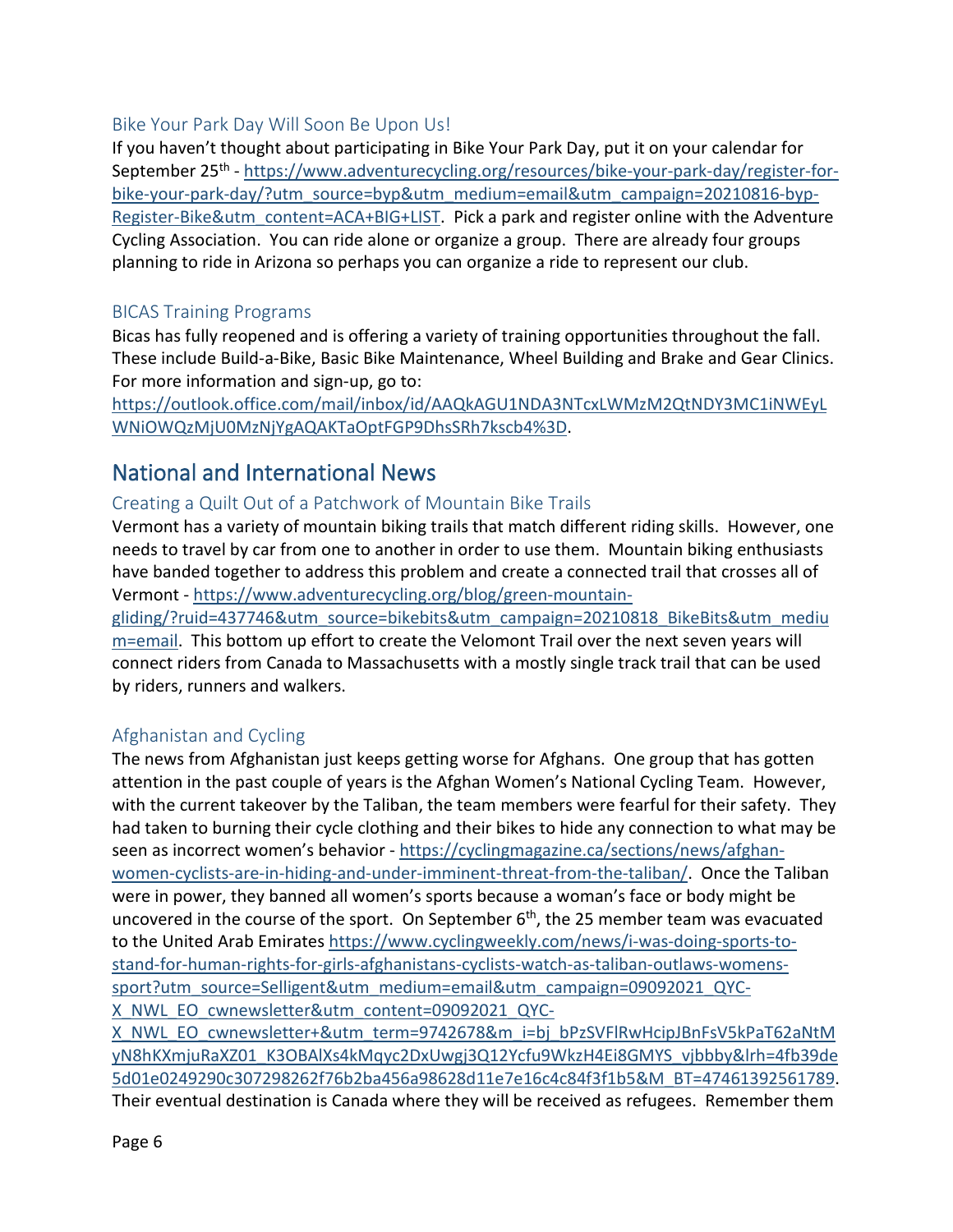in your thoughts and be thankful for the freedom we as Americans have to ride where and how we want.

# <span id="page-6-0"></span>Cycle Racing

### <span id="page-6-1"></span>World's Oldest Bike Race

The first continuing bike race is run in Belgium from Liege to Bastogne to Liege and began in 1892. It is a one day race of 250 kilometers (150 miles). It was first organized by a local newspaper for amateur riders. 33 riders began the first race with only 17 finishing. Leon Houa, who lived in Liege, won the race in 10 hours 48 minutes for an average speed of 14.3 miles an hour. For more information on this and other historic races go to:

[https://en.wikipedia.org/wiki/Li%C3%A8ge%E2%80%93Bastogne%E2%80%93Li%C3%A8ge.](https://en.wikipedia.org/wiki/Li%C3%A8ge%E2%80%93Bastogne%E2%80%93Li%C3%A8ge)

### <span id="page-6-2"></span>Cycling Gear

### <span id="page-6-3"></span>A Tech Magazine's Take on E-bikes

The latest issue of *Wired* Magazine looks at E-bikes and makes recommendations for the 12 best bikes based on the rider's planned usage - [https://www.wired.com/gallery/best-electric](https://www.wired.com/gallery/best-electric-bikes/)[bikes/.](https://www.wired.com/gallery/best-electric-bikes/) Some of the cycling categories include affordability and bike types: mountain, folding, commuter, and cargo. The magazine also provide a list of bikes they have tried and do not recommend.

### <span id="page-6-4"></span>What Are Group Sets?

If you are a cycling techie, you know all about group sets. However, for newer riders, and those who just want to get on their bike and ride, that term may not have much meaning. Group sets are single level of components made by a specific manufacturer (Shimano, SRAM and Campagnolo are the most common) and contain most of the components outside of the bike frame. They include the crank, cassette, derailleurs, rim or disk brakes, brake/shift levers, bottom bracket, chain and sometimes the wheels. The sets are grouped together by function, quality and price and there are different group sets for road and mountain bikes. For example, the entry level Shimano road bike group set is Claris and comes with a triple ring crank and an eight speed cassette and is found on many bikes costing less than \$500 (See illustration below). The Shimano top end is the Dura-Ace with either manual or electronic shifting with an eleven or twelve speed cassette and a double ring crank and is used by many bike racers. The differences between the different levels include lighter weight components as well as better functionality as you move from the least to the most expensive. Buying components separately can range from just over \$300 for Claris to over \$3,000 for Dura-Ace electronic shifting DI-2. If you decide you are in the market for a new bike or want to upgrade your existing ride, you can read more about group sets at[: https://www.cyclingweekly.com/group-tests/road-bike-groupsets-buyers](https://www.cyclingweekly.com/group-tests/road-bike-groupsets-buyers-guide-142789?utm_source=Selligent&utm_medium=email&utm_campaign=shimano2021launch_cwnewsletter&utm_content=shimano2021launch_cwnewsletter+&utm_term=9742678&m_i=Za5BTgvgiv0xeyLsnB7ndazGXP5zRLdN6aT3MLHdatdyTYSW_EaL5OUAvRcObZATrdmtCV676MDvVrmo8egTm8lha4ZH6rCZZ1&lrh=4fb39de5d01e0249290c307298262f76b2ba456a98628d11e7e16c4c84f3f1b5&M_BT=47461392561789)[guide-](https://www.cyclingweekly.com/group-tests/road-bike-groupsets-buyers-guide-142789?utm_source=Selligent&utm_medium=email&utm_campaign=shimano2021launch_cwnewsletter&utm_content=shimano2021launch_cwnewsletter+&utm_term=9742678&m_i=Za5BTgvgiv0xeyLsnB7ndazGXP5zRLdN6aT3MLHdatdyTYSW_EaL5OUAvRcObZATrdmtCV676MDvVrmo8egTm8lha4ZH6rCZZ1&lrh=4fb39de5d01e0249290c307298262f76b2ba456a98628d11e7e16c4c84f3f1b5&M_BT=47461392561789)

[142789?utm\\_source=Selligent&utm\\_medium=email&utm\\_campaign=shimano2021launch\\_cwn](https://www.cyclingweekly.com/group-tests/road-bike-groupsets-buyers-guide-142789?utm_source=Selligent&utm_medium=email&utm_campaign=shimano2021launch_cwnewsletter&utm_content=shimano2021launch_cwnewsletter+&utm_term=9742678&m_i=Za5BTgvgiv0xeyLsnB7ndazGXP5zRLdN6aT3MLHdatdyTYSW_EaL5OUAvRcObZATrdmtCV676MDvVrmo8egTm8lha4ZH6rCZZ1&lrh=4fb39de5d01e0249290c307298262f76b2ba456a98628d11e7e16c4c84f3f1b5&M_BT=47461392561789) [ewsletter&utm\\_content=shimano2021launch\\_cwnewsletter+&utm\\_term=9742678&m\\_i=Za5B](https://www.cyclingweekly.com/group-tests/road-bike-groupsets-buyers-guide-142789?utm_source=Selligent&utm_medium=email&utm_campaign=shimano2021launch_cwnewsletter&utm_content=shimano2021launch_cwnewsletter+&utm_term=9742678&m_i=Za5BTgvgiv0xeyLsnB7ndazGXP5zRLdN6aT3MLHdatdyTYSW_EaL5OUAvRcObZATrdmtCV676MDvVrmo8egTm8lha4ZH6rCZZ1&lrh=4fb39de5d01e0249290c307298262f76b2ba456a98628d11e7e16c4c84f3f1b5&M_BT=47461392561789) [Tgvgiv0xeyLsnB7ndazGXP5zRLdN6aT3MLHdatdyTYSW\\_EaL5OUAvRcObZATrdmtCV676MDvVrm](https://www.cyclingweekly.com/group-tests/road-bike-groupsets-buyers-guide-142789?utm_source=Selligent&utm_medium=email&utm_campaign=shimano2021launch_cwnewsletter&utm_content=shimano2021launch_cwnewsletter+&utm_term=9742678&m_i=Za5BTgvgiv0xeyLsnB7ndazGXP5zRLdN6aT3MLHdatdyTYSW_EaL5OUAvRcObZATrdmtCV676MDvVrmo8egTm8lha4ZH6rCZZ1&lrh=4fb39de5d01e0249290c307298262f76b2ba456a98628d11e7e16c4c84f3f1b5&M_BT=47461392561789) [o8egTm8lha4ZH6rCZZ1&lrh=4fb39de5d01e0249290c307298262f76b2ba456a98628d11e7e16c](https://www.cyclingweekly.com/group-tests/road-bike-groupsets-buyers-guide-142789?utm_source=Selligent&utm_medium=email&utm_campaign=shimano2021launch_cwnewsletter&utm_content=shimano2021launch_cwnewsletter+&utm_term=9742678&m_i=Za5BTgvgiv0xeyLsnB7ndazGXP5zRLdN6aT3MLHdatdyTYSW_EaL5OUAvRcObZATrdmtCV676MDvVrmo8egTm8lha4ZH6rCZZ1&lrh=4fb39de5d01e0249290c307298262f76b2ba456a98628d11e7e16c4c84f3f1b5&M_BT=47461392561789) [4c84f3f1b5&M\\_BT=47461392561789.](https://www.cyclingweekly.com/group-tests/road-bike-groupsets-buyers-guide-142789?utm_source=Selligent&utm_medium=email&utm_campaign=shimano2021launch_cwnewsletter&utm_content=shimano2021launch_cwnewsletter+&utm_term=9742678&m_i=Za5BTgvgiv0xeyLsnB7ndazGXP5zRLdN6aT3MLHdatdyTYSW_EaL5OUAvRcObZATrdmtCV676MDvVrmo8egTm8lha4ZH6rCZZ1&lrh=4fb39de5d01e0249290c307298262f76b2ba456a98628d11e7e16c4c84f3f1b5&M_BT=47461392561789)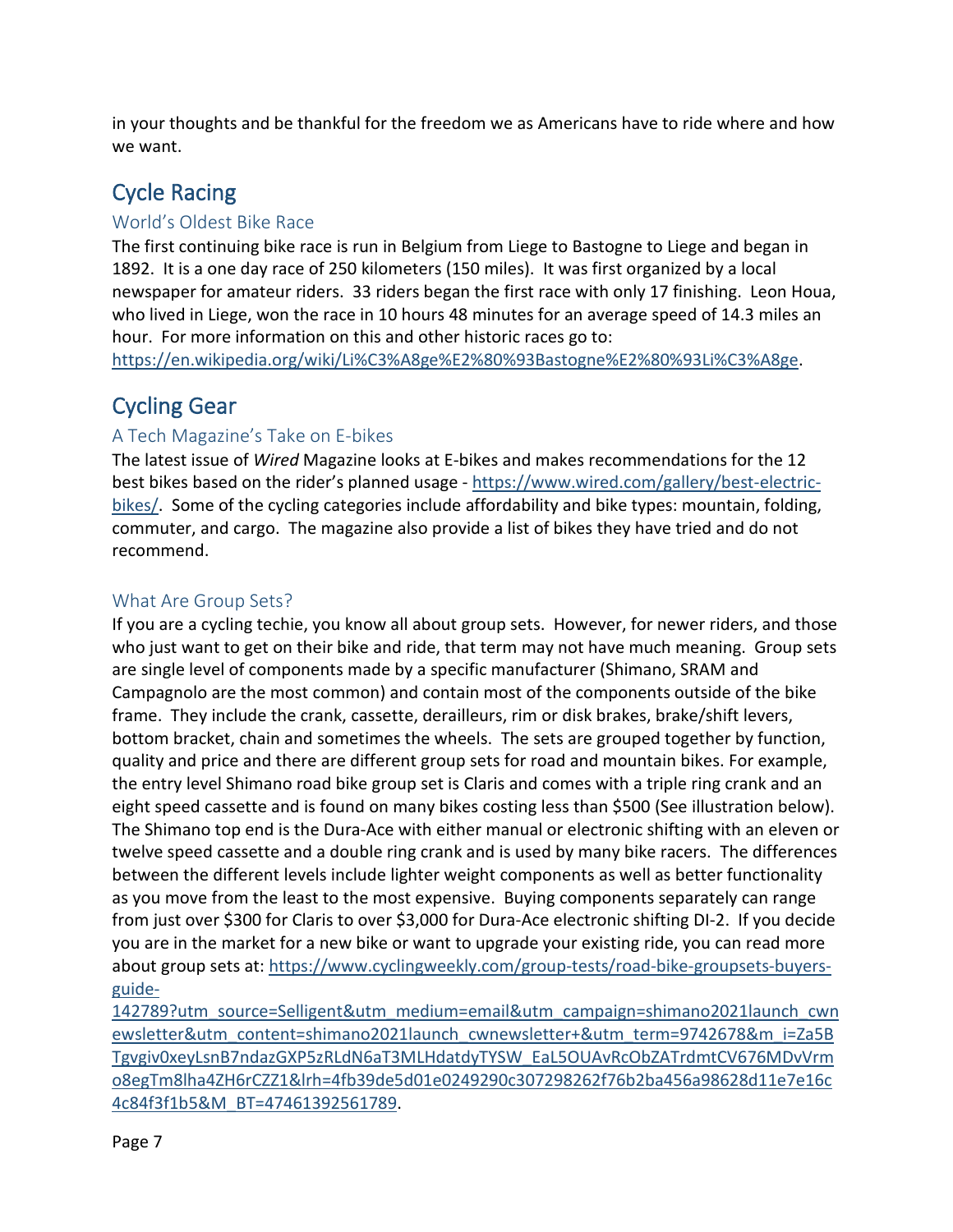To give you an example, I bought a Giant FRS2 aluminum hybrid bike in 2005. I continued riding it after moving to Green Valley in 2008 but wanted better components. I debated between an equipment upgrade versus a new bike and liked the geometry of the Giant and upgraded to a Shimano Deore mountain bike group set. The same bike was a revelation with better functionality and a loss of 4 pounds of weight. I described it as my \$500 bike with \$1500 of upgrades. It served me well for many years until I succumbed to a Kestrel carbon frame but my Giant is still loved and ridden by my sister's partner. Neither a new bike nor a group set is free so the choice is up to you and your budget/dreams.



### <span id="page-7-0"></span>Have Bike, Will Travel – Wire S&S Machines - Roseville

Traveling with a bike is a challenge. There are options such as folding bikes but these have limited functionality if you are taking an extended trip. Breaking down your bike and shipping it in a travel case is one option. However, you need to be technically savvy when you reach your destination to reassemble the bike and make adjustments or have the case shipped to a bike shop for assembly. You also need to invest in a case and pay an additional shipping fee as oversize luggage. Enter Steve Smilanick, a cyclist and a machine shop owner in Roseville, California. Planning for a years-ago European cycling trip that only allowed normal size luggage, he designed a coupling device that allowed bike frame separation on the top and down tube that allowed for quick disassembly and reassembly -

[https://www.adventurecycling.org/blog/have-couplers-will-](https://www.adventurecycling.org/blog/have-couplers-will-travel/?ruid=437746&utm_source=bikebits&utm_campaign=20210818_BikeBits&utm_medium=email)

[travel/?ruid=437746&utm\\_source=bikebits&utm\\_campaign=20210818\\_BikeBits&utm\\_medium](https://www.adventurecycling.org/blog/have-couplers-will-travel/?ruid=437746&utm_source=bikebits&utm_campaign=20210818_BikeBits&utm_medium=email) [=email.](https://www.adventurecycling.org/blog/have-couplers-will-travel/?ruid=437746&utm_source=bikebits&utm_campaign=20210818_BikeBits&utm_medium=email) The coupler is inserted into both ends of the frame and the teeth connect and are held together with a threaded collar (see image below).

The first major application was for tandem cycles which made them more portable. One company, Co-motion Cycles, now offers couplers for both its tandem and standard bikes. The coupler works well with both steel, carbon and titanium frames. For a listing of companies offering frames with couplers, go to: [http://sandsmachine.com/.](http://sandsmachine.com/)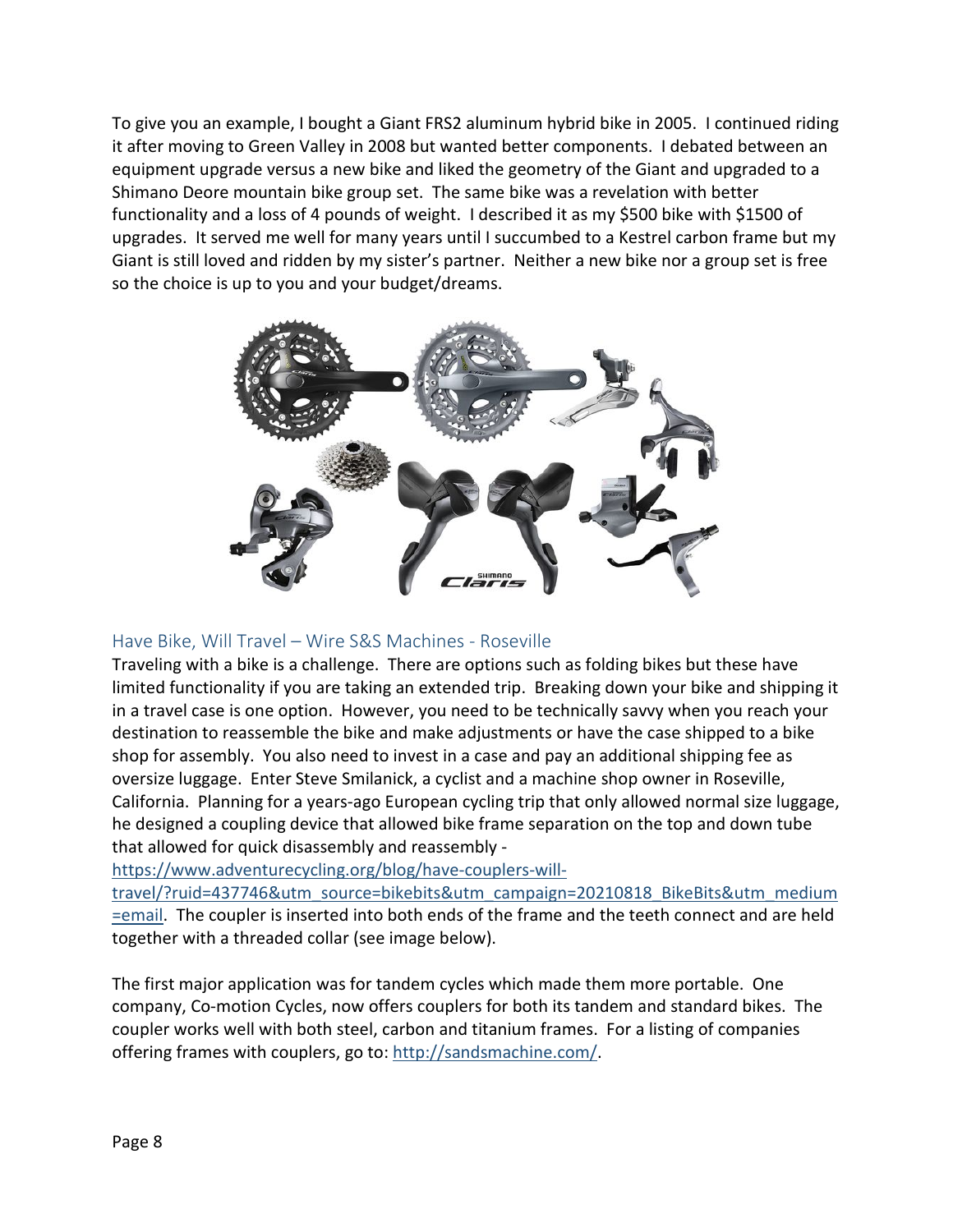

## <span id="page-8-0"></span>Bicycle Health and Safety

#### <span id="page-8-1"></span>How Fast Is Fast?

How fast do you ride? Is a good day's average 12 miles an hour, 16 miles an hour, 14 miles an hour or some other number? Are you at the front of the pack or sometimes lagging behind? The magazine *Biking Ultimate* recently ran an article on bikers' average speeds based on their age - [https://bikingultimate.com/average-cycling-speed-by-age/.](https://bikingultimate.com/average-cycling-speed-by-age/) While riding speed of individuals in the same age group can vary, these averages give each one of us a baseline. The article points out that individuals lose strength and power as they age thus affecting their average speed. For example, a 25-30 year old rider may average over 20 mph which a 60-65 year old rider will only average 11.5 mph. It is interesting reading and may make a few of us feel a little bit better about our riding speed. (And, no, they didn't include E-bikes!)

### <span id="page-8-2"></span>Training Regimen for Seniors

John Hughes, a racing coach, provides some great advice and suggestions about how one can train for racing as well as for reaching riding goals such as "birthday rides", centuries and other challenges - [https://www.roadbikerider.com/anti-aging-training-in-your-50s-60s-and-beyond/.](https://www.roadbikerider.com/anti-aging-training-in-your-50s-60s-and-beyond/) He provides some good suggestions based on age and on previous levels of activity.

#### <span id="page-8-3"></span>Weak in the Knees

Are you having knee pain regularly? *Bicycling* Magazine recently included an article that provides insights into the various causes of cycling-related knee pain and tips on how to avoid it - [https://www.bicycling.com/training/a20020906/why-do-my-knees-hurt/?source=nl.](https://www.bicycling.com/training/a20020906/why-do-my-knees-hurt/?source=nl)

#### <span id="page-8-4"></span>Pulling Up Your Socks

Martin Sigrist in *Road Bike Rider suggests an exercise to test your balance and hip flexibility: stand on one leg pulling up the sock on your raised led- [https://www.roadbikerider.com/pull](https://www.roadbikerider.com/pull-your-socks-up/)[your-socks-up/](https://www.roadbikerider.com/pull-your-socks-up/) .* Sounds pretty easy is you are 25 but if you are 75, not so much. He suggests trying this and, if unsuccessful, investigate why you cannot do this task and what steps you need to take to become stronger, more agile and have better balance. Improving your balance, strength and flexibility can all lead to improved cycling.

#### <span id="page-8-5"></span>Getting in Shape for Summer – Use a Sauna?

While our change from winter to summer in Arizona is more gradual than the situations found in colder climates, we might want to learn from their experience. The Canadian National Institute of Health conducted an experiment having both male and female runners use a sauna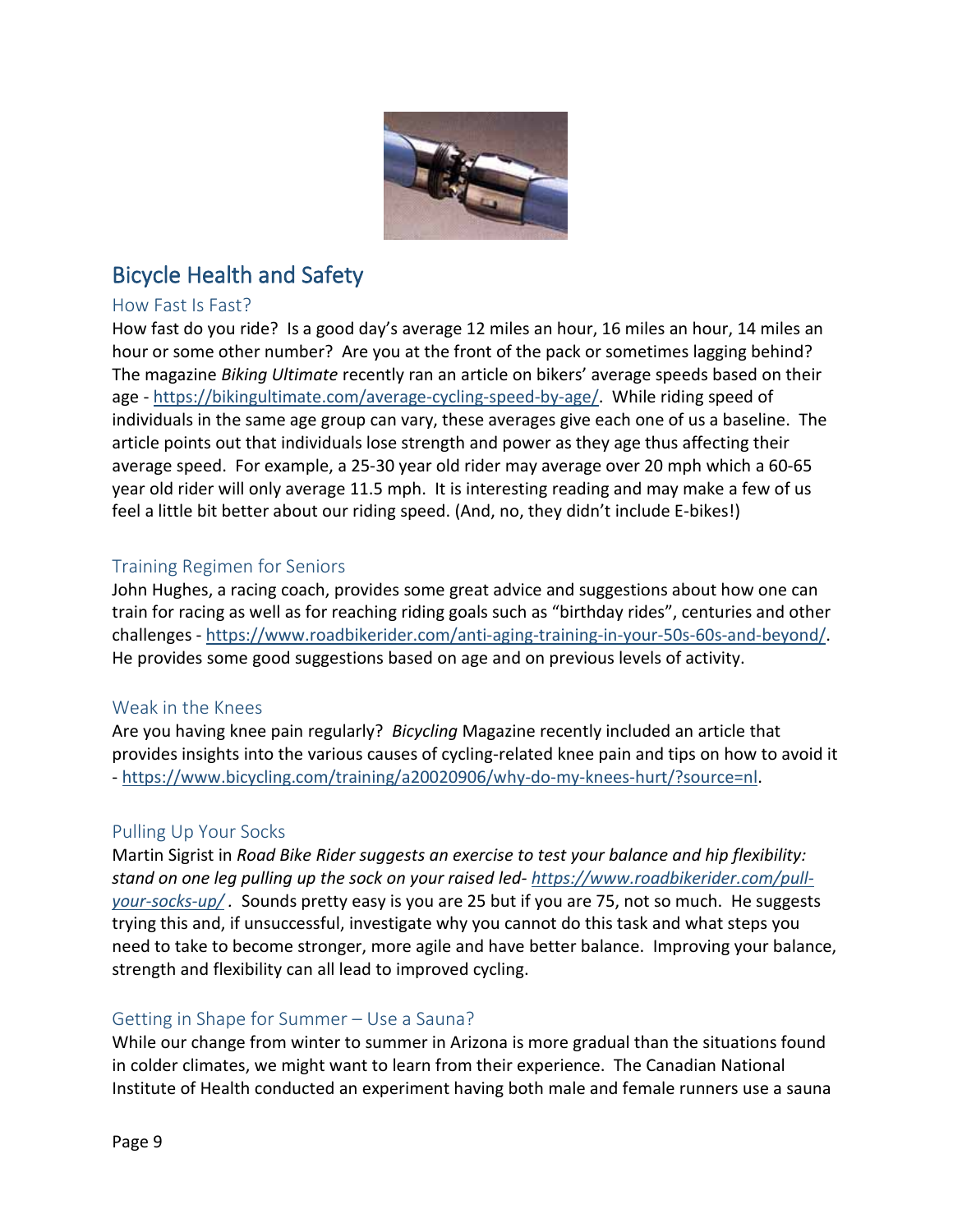after workouts to see if they adapted more quickly to warming outdoor temperatures [https://runningmagazine.ca/sections/training/hop-in-the-sauna-to-improve-heat-adaptation/.](https://runningmagazine.ca/sections/training/hop-in-the-sauna-to-improve-heat-adaptation/) At the end of three weeks, they found both male and female runners performed better than they had previously in warm weather climates. Our only problem may be finding a sauna in Southern Arizona.

### <span id="page-9-0"></span>Cycling History

### <span id="page-9-1"></span>9/11 and the Canary Yellow Schwinn

Sally Jenkins, a *Washington Post* reporter, was driving into her New York office when the Twin Towers were hit on September 11, 2001. She was dispatched to St. Vincent's Hospital downtown but with no taxis or public transportation, she had to run or walk to get there. As no survivors had arrived, she moved from site to site during the day. Getting more and more tired, she came across a bike shop in Greenwich Village that was still open. She asked the sole occupant if they had any rental bikes and he said they were all gone. Having only a \$20 bill she asked if there were any bikes for sale and she would bring the rest of the money in later. He went out to the back of the shop and came back with an old ten speed Schwinn. When she tried to pay, he said just take it. This is the story of the bike and one reporter's 9/11 experience - [https://www.washingtonpost.com/sports/2021/09/11/sally-jenkins-9-11-anniversary](https://www.washingtonpost.com/sports/2021/09/11/sally-jenkins-9-11-anniversary-perspective/)[perspective/.](https://www.washingtonpost.com/sports/2021/09/11/sally-jenkins-9-11-anniversary-perspective/) An interesting read!

### <span id="page-9-2"></span>Interesting Cycling Stories

### <span id="page-9-3"></span>Pandemic, What Pandemic? Riding/Walking Across America

You would think that the pandemic would have discouraged riders/walkers from making long walks/rides across large swaths of the country. If you thought that, you would be wrong! Perhaps it was the long lock-down or maybe there are still adventurous people who want the challenge of a long ride/walk. If you want to learn more about who they are and why they walk/ride, go to: [https://www.csmonitor.com/USA/Society/2021/0813/By-bike-and-by-foot-](https://www.csmonitor.com/USA/Society/2021/0813/By-bike-and-by-foot-Americans-discover-their-country-and-themselves?utm_source=bikebits&utm_medium=email&utm_campaign=20210901_BikeBits)[Americans-discover-their-country-and-](https://www.csmonitor.com/USA/Society/2021/0813/By-bike-and-by-foot-Americans-discover-their-country-and-themselves?utm_source=bikebits&utm_medium=email&utm_campaign=20210901_BikeBits)

<span id="page-9-4"></span>[themselves?utm\\_source=bikebits&utm\\_medium=email&utm\\_campaign=20210901\\_BikeBits.](https://www.csmonitor.com/USA/Society/2021/0813/By-bike-and-by-foot-Americans-discover-their-country-and-themselves?utm_source=bikebits&utm_medium=email&utm_campaign=20210901_BikeBits)

# Today's Photos

<span id="page-9-5"></span>Two bicycle concept models from Specialized What the future might look like!